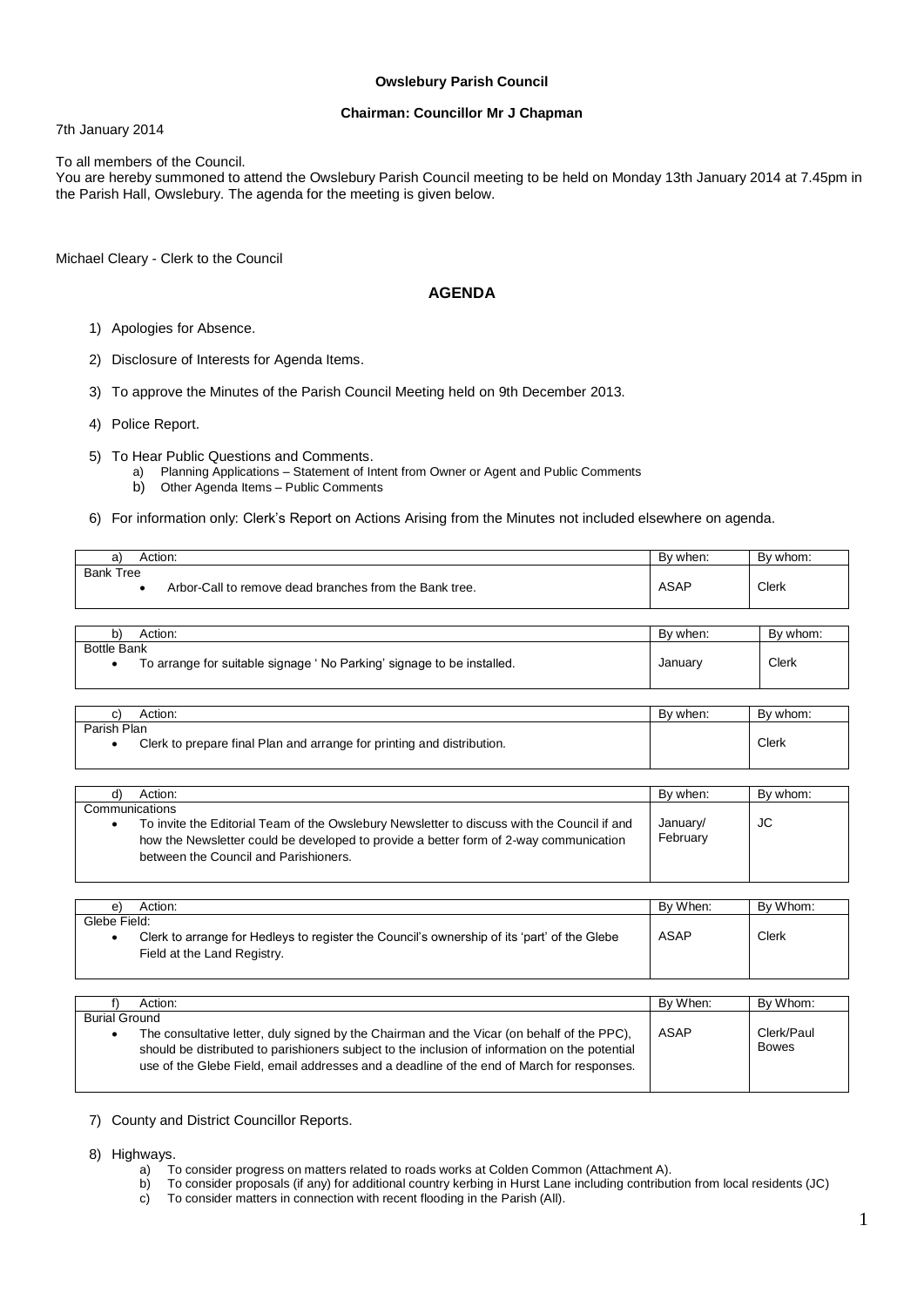- d) To consider any general matters.
- 9) Rights of Way.
	- a) To consider any amendment to HCC Rights of Way Cutting list 2014 (Attachment B)
	- To consider matters in connection with specific ROW
	- c) Any General Matters

#### 10) Planning.

- a) To Discuss Planning Applications and Application for a Lawful Development Certificate (Attachment C)
- b) To Discuss Planning Decisions. (Attachment D) c) Enforcement Issues.
	- i) To consider any new enforcement matters (Clerk)
- 11) Shared services (Clerk).
	- a) To receive a report on informal meeting with local Parishes on the possibility of sharing resources (Clerk) (Attachment E).
- 12) Community Transport Services.
	- a) To consider outcome of enquiries in connection with possible extension of services provided by South Central Ambulance (County Councillor Humby).
	- b) To consider possibility of introducing community transport arrangements for older or infirm parishioners for medical and dental appointments.(JC/Clerk).
	- c) To consider cooperation with other Parishes
	- d) To consider any general matters.
- 13) Finance, administration and statutory matters (Clerk).
	- a) To consider payments made since last meeting, proposed payments (Attachment F).
	- b) To consider Reserves policy (Attachment G)
	- c) To consider prospective donations and Section 137 grants (Attachment H)
	- d) To consider latest estimate of financial outcome for 2013/14.(Attachment I).
	- e) To receive a report on the Clerk's attendance at the WCC budget briefing.
	- f) To consider latest estimate of budgeted receipts and payments and transfers to Reserves for 2014/15 (Attachment J);
	- g) To set the Precept for 2014/15.<br>h) To consider any general matter
	- To consider any general matters.

14) Open Spaces, Recreation and Play Grounds**.**

- a) To receive a report on progress of discussion between Owslebury Football and Cricket Clubs (ME) including
	- i) Proposed future operation of facilities.
	- ii) Preliminary consideration as to requirement and funding for new pavilion and budget considerations.
	- iii) Consideration of Health and Safety issues to be addressed by Council.
- b) To consider level of licence fees.(Clerk)
- $\overrightarrow{c}$  To receive a report from the Clerk on Playground Inspection (Clerk)
- d) To approve purchase of replacement swing seat. (Clerk)
- e) To consider any general matters.

*15)* World War 1 and D-Day Commemorations. (Clerk)

- a) To receive an update (if any) on progress of grant application with HCC.
- b) To consider establishment of a working party, related membership and terms of reference.
- c) To determine 'next steps' and timetable.
- d) To consider any other matter.

16) Licensing Application for a review of Premises Licence- Matterley Bowl (Attachment K)

17) Matters previously discussed and deferred to future meetings (Attachment L).

- 18) Agenda Items for the Next Meeting.
- 19) Date of next OPC meeting  $-10^{th}$  February 2014.

Michael Cleary Clerk and RFO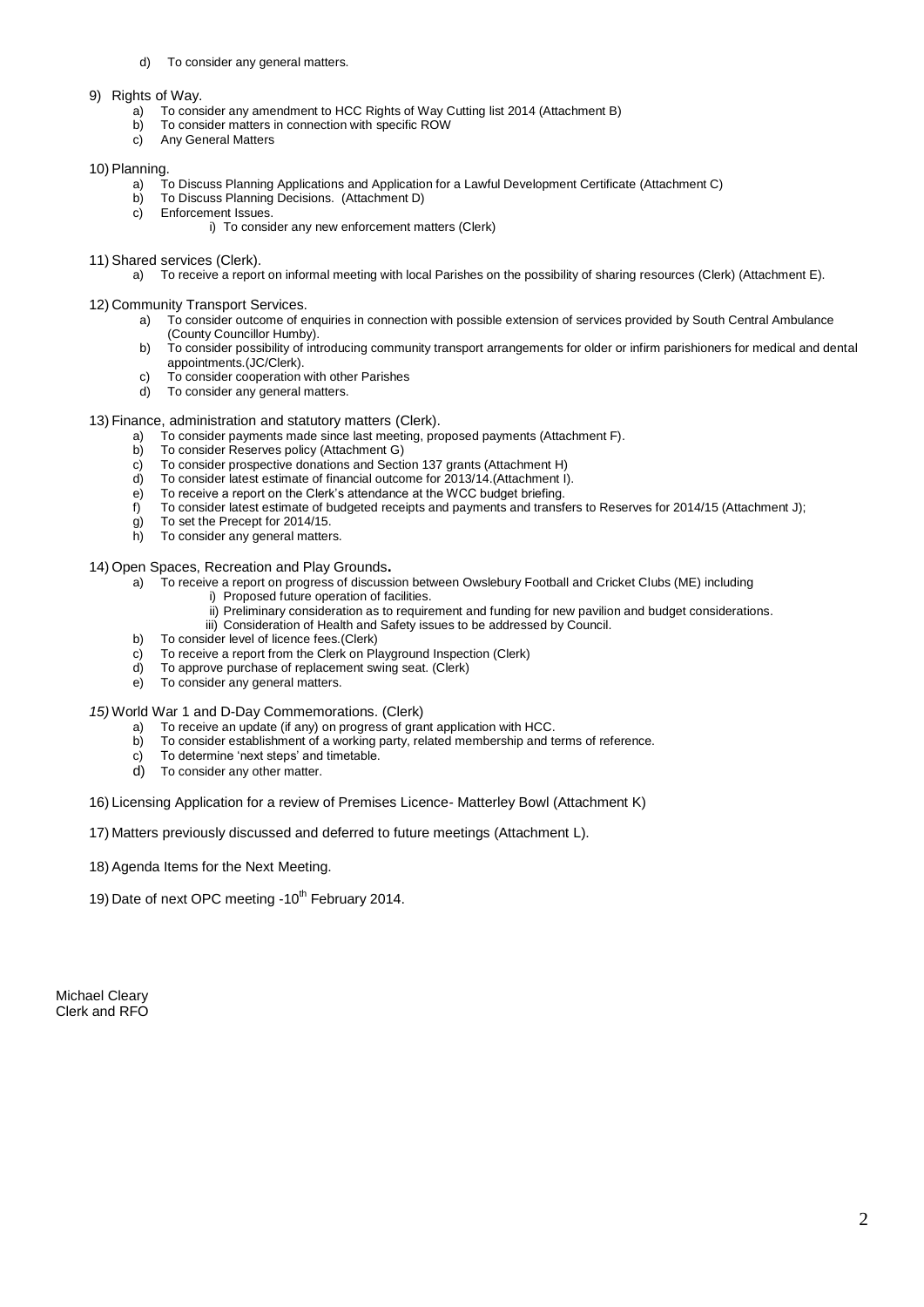#### **ATTACHMENT A: UPDATE NOTE FROM SOUTHERN WATER RE COLDEN COMMON ROAD WORKS**

#### **Update: Improvements to water services – Main Road, Colden Common**

I am writing to update you about the essential water main renewal work which Southern Water and Clancy Docwra are carrying out in your area. I am pleased to report that the first two phases of the scheme to replace the ageing water main have now been completed, and we will be returning in January to carry out the final phase. The work will help to reduce bursts and leaks and ensure we continue to serve the community effectively into the future.

Work will resume on 6<sup>th</sup> January, and thanks to the progress made to date and the cooperation of local residents and businesses, it is now expected to be complete by the end of February rather than early April. Main Road will be closed to through-traffic from the Church Lane roundabout to the junction with Hensting Lane, to allow the final section of main to be laid and connections to individual properties to be carried out. The diversion route for traffic using Main Road Colden Common will be clearly signed – for more details see reverse.

For businesses and residents within the road-closure and to the South (Portsmouth Road end) of our working area, access to premises and properties will be from the South. For businesses and residents within the road-closure and to the North (Church Lane roundabout end) of our working area, access will be from the North.

For residents directly within our working area we will do all we can to maintain access to driveways during this phase. Where vehicle access to properties may be restricted our site team will speak individually with those residents in advance, however we have liaised closely with Hampshire Emergency Services to ensure that emergency access will always be possible. If you are registered disabled or have other special access or delivery requirements and would like to discuss these with us, please contact us on the number below. We will also assist on bin collection days to ensure waste is collected.

We are continuing to work closely with the Emergency Services, Winchester City Council, and Hampshire County Council who will be taking the opportunity to carry out essential highway maintenance works during the Road closure, minimising the need for further closures or traffic restrictions for this work at a later date.

If you would like to talk to Southern Water about this work, please do not hesitate to contact the customer service team on 0845 278 0845 where someone will be pleased to help.

Thank you for your continued patience while we carry out this essential work.

We are committed to providing the best possible service while we are working in your community and we will finish the work as quickly as we can.

Yours sincerely

A.<br>Simmons

Peter Simmons Water Infrastructure Project Manager Southern Water

#### **ATTACHMENT B: HCC RIGHTS OF WAY CUTTING LIST**

**September 2014**

**Footpath 14 Pilgrims Ash Footpath 16 Shortlands Copse**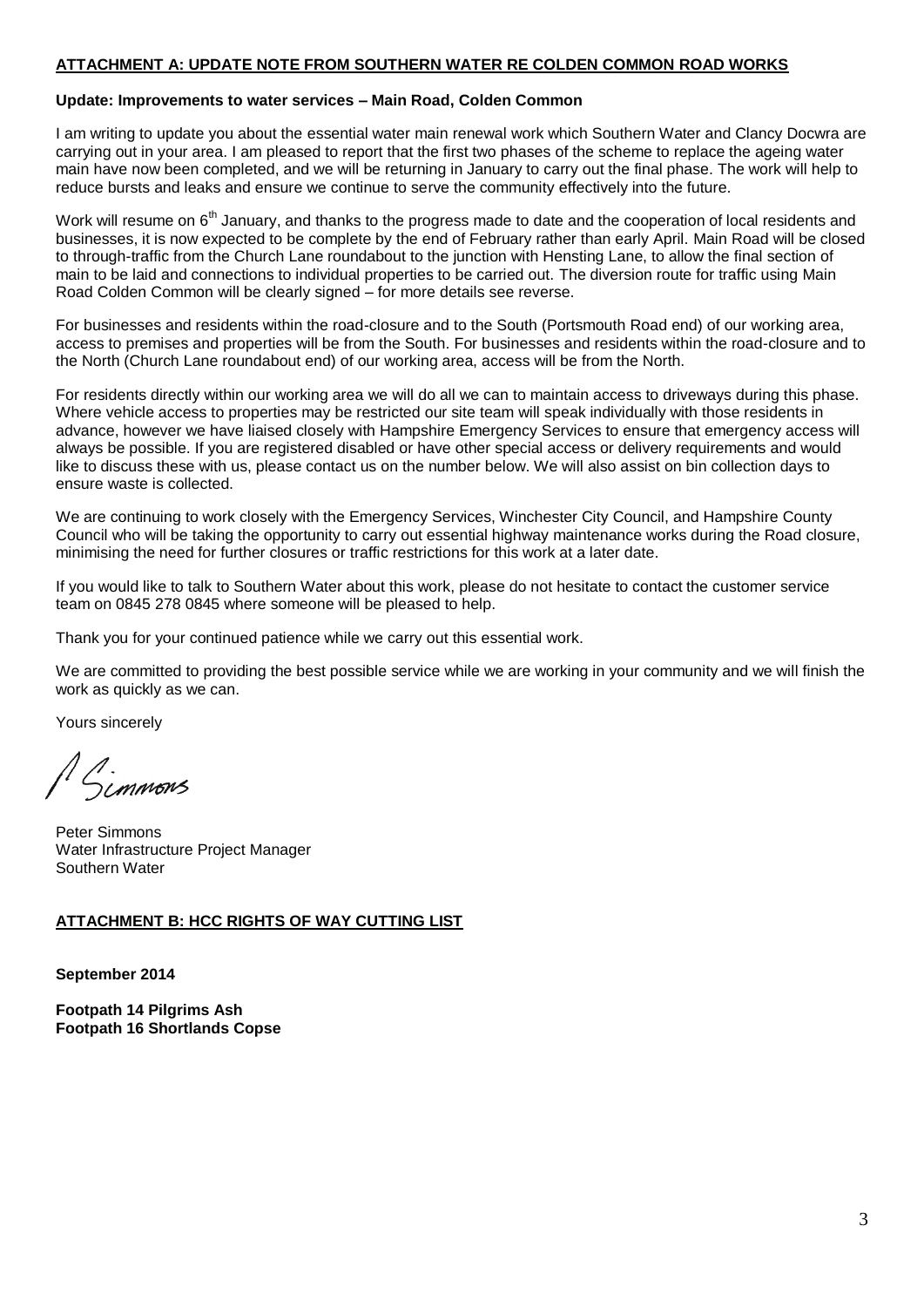## **ATTACHMENT C: PLANNING APPLICATIONS AND APPLICATION FOR LAWFUL DEVELOPEMNT CERTIFICATE**

**There are no Planning Applications for the Council to consider. There is 1 Application for a Lawful Development Certificate:**

| SDNP 13/06046/LDP        | Mares Lane Bungalow, Hensting Lane, Owslebury |
|--------------------------|-----------------------------------------------|
| Proposal:                | Single story conservatory                     |
| Closing date (WCC):      | 23/1/14                                       |
| <b>Closing date: OPC</b> | 23/1/14                                       |

## **ATTACHMENT D: PLANNING DECISIONS**

Decision: Approved

| SDNP 13/04523/FUL  | Land at The Malt House, Baybridge Lane, Owslebury                           |
|--------------------|-----------------------------------------------------------------------------|
| Proposal:          | Forward extension of part of front elevation and increase in hight of       |
|                    | garage.                                                                     |
| Decision:          | Approved                                                                    |
|                    |                                                                             |
|                    |                                                                             |
| SDNP 13/05033/FUL  | Whaddon Farm, Whaddon Lane, Owslebury                                       |
| Proposal:          | Change of use and extension of agricultural building to B1 Light industrial |
|                    | use                                                                         |
| Decision:          | Application withdrawn                                                       |
|                    |                                                                             |
| SDNP 13/04316/HOUS | The Old White House, Baybridge Lane, Owslebury                              |
| Proposal:          | Single story rear extension; replacement garage                             |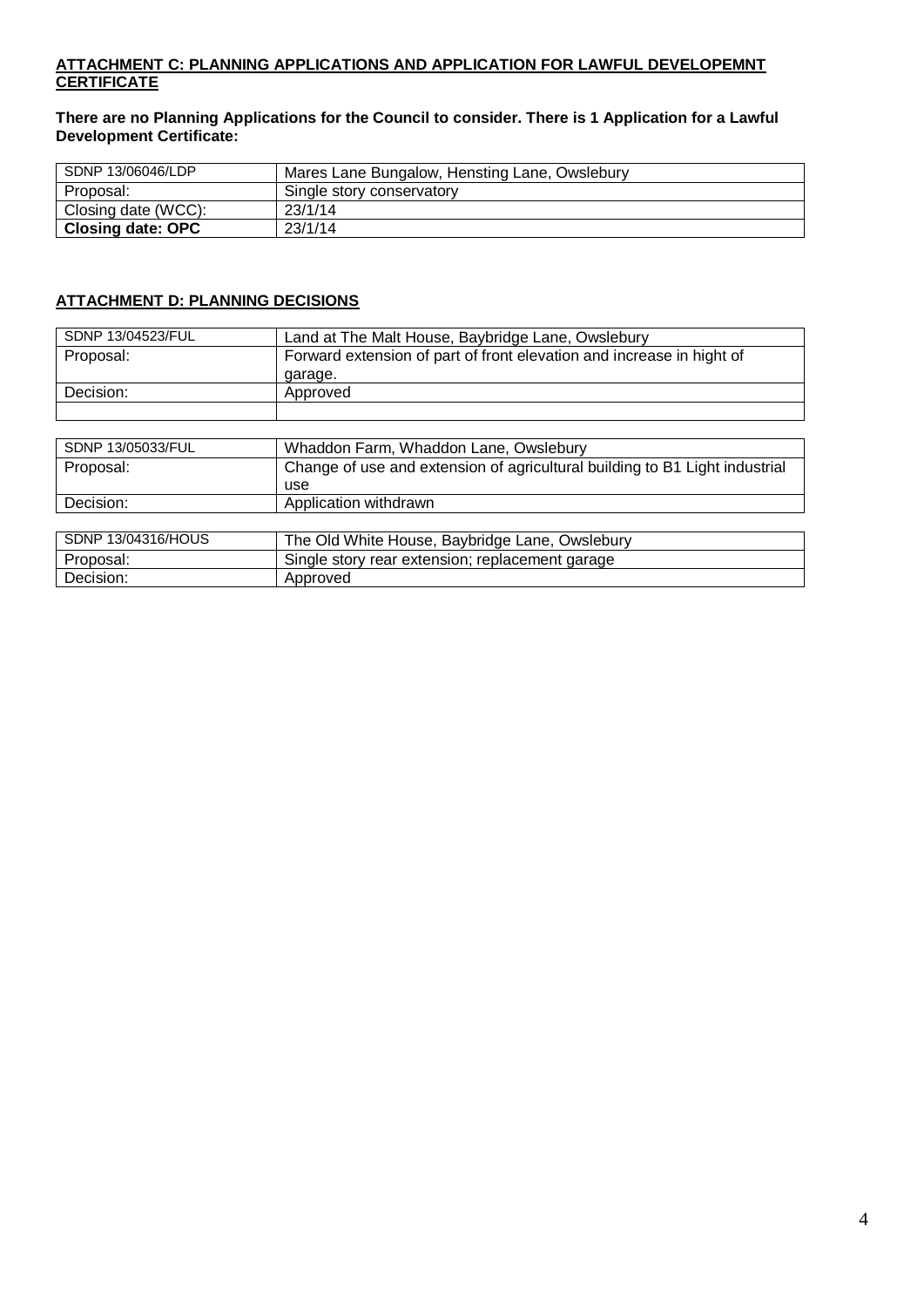**Meeting of Southern Parishes. December 12th 2013. 2.00pm Jubilee Hall, Bishop's Waltham**

#### **Subject: Shared Services.**

| Present:   | <b>Cllr Tracy Conduct</b>        | Bishop's Waltham |
|------------|----------------------------------|------------------|
|            | <b>Cllr Terry Wilson</b>         | Bishop's Waltham |
|            | Mrs Lindsay Edge                 | Bishop's Waltham |
|            | Cllr Kevan Bundell               | Curdridge        |
|            | <b>CIIr Christine Weaver</b>     | Curdridge        |
|            | <b>Cllr Neil Lander-Brinkley</b> | Denmead          |
|            | Mr Tony Daniels                  | Denmead          |
|            | Mrs Anne Collins                 | Durley & Upham   |
|            | Mr Michael Cleary                | Owslebury        |
|            | Cllr Jess Bond                   | Shedfield        |
|            | Mrs Yvonne Wheadon               | Shedfield        |
|            | <b>Cllr Xavier Kingsland</b>     | Swanmore         |
|            | Mrs Aileen Garside               | Swanmore         |
|            | Mr Steven Lugg                   | <b>HALC</b>      |
| Apologies: | Mrs Nicki Oliver                 | Wickham          |

Cllr Mrs Conduct opened the meeting and thanked everyone for attending.

Mr Lugg: welcomed the proposal to share services, great idea, many benefits for Councils of all sizes, chance to see where opportunities lie, help on offer from HALC where needed.

Possible sharing of existing Services: Lengthsman - Litter clearing; Graffiti clearing Grounds Staff - Tree planting; Grass Cutting; Hire of specialised equipment Administration Staff - Provision of Newsletters Caretaking Staff - Cleaning Dog Wardens Traffic Wardens Community Policing

Cross Council Cooperation through Consultations: HCC Requests re Local Government Matter; WCC Requests re Local Government Matter; Provision of Recreation facilities and activities; Event Dates; Tourism; Community Transport. Discussion points: Collective voice on various issues. Police/PCSO issues – Eastleigh Councils' experiences. Feedback from community on police presence. Lack of traffic warden and dog warden. Lengthsman – HCC pilot scheme and BW experience – hiring of staff member to Durley. Feedback on lengthsman – very positive, welcomed. Speedwatch – collaboration of parishes – members and equipment. Services not being delivered by District/County Councils. 2015 – cuts in funding – local councils will be undertaking more. Possibility of merged parishes. Transport – possible sharing of minibus, Cllr Humby (HCC) recent proposals re community bus. Grass cutting – Denmead and BW experiences with WCC. Collective purchasing – materials – VAT implications to be considered. Communication with other parishes. Collective response for surveys etc.

**Next meeting: Thursday 6th February 2014, 2.00pm at the Jubilee Hall, Bishop's Waltham.**

Actions prior to meeting: Community Warden details to be obtained. (LE).

All Clerks to raise at Parish Council meetings for further suggestions.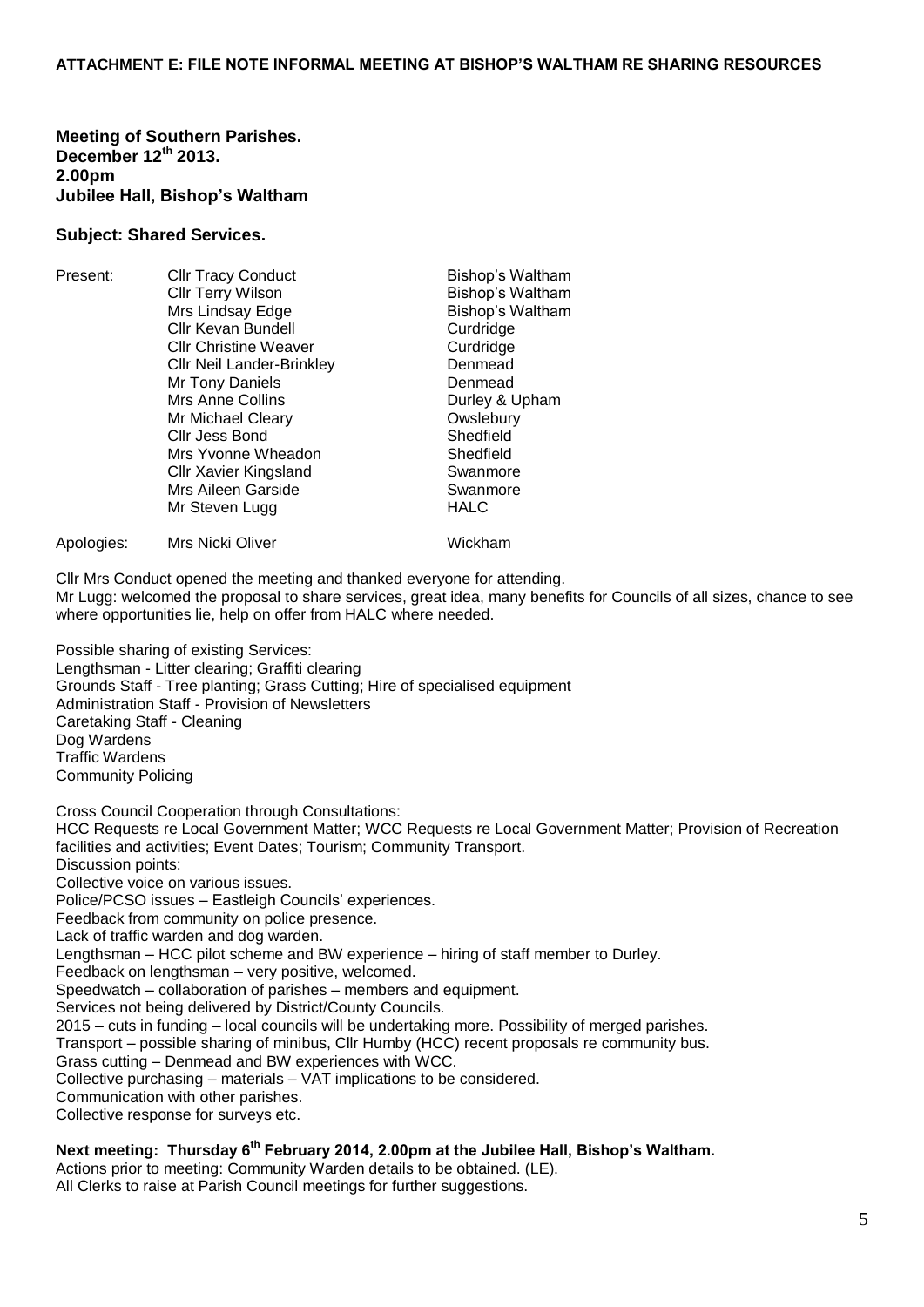# **ATTACHMENT F: PAYMENTS AND RECEIPTS SINCE LAST MEETING**

## **Proposed payments**

| <b>Voucher</b>  | <b>Amount</b><br>(£) | Payee            | <b>Purpose</b>                                    |
|-----------------|----------------------|------------------|---------------------------------------------------|
| <b>PAYMENTS</b> |                      |                  |                                                   |
| 91              | 244.73               | OCS (Cannon)     | Grass/hedge cutting November                      |
| 92              | 32.50                | <b>TLC</b>       | Webmaster monthly invoice                         |
| 93              | 240.27               | M Cleary         | Clerk's December net pay                          |
| 94              | 160.00               | Post Office      | Clerk's PAYE                                      |
| 95              | 26.22                | M Cleary         | Clerk's December exps (travel £18.75; postage £3; |
|                 |                      |                  | Stationery £4.47)                                 |
| 96              | 25.00                | Hampshire P Fund | Contribution to Pension Fund Deficit reduction re |
|                 |                      |                  | former Clerk                                      |
| 97              | 34.00                | M Cleary         | re renewal of AVG internet security               |
| 98              | 246.17               | D. Greenslade    | Christmas Lights                                  |
| 99              | 108.00               | Play Inspection  | Interim audit of play area (£90+VAT)              |
|                 |                      | Company          |                                                   |
| <b>RECEIPTS</b> |                      |                  |                                                   |
| 17              | 300.00               | <b>HCC</b>       | County Councillor Small grants re Bank tree       |

The Cash book balances (reconciled to the latest bank statements) at today's date came to £37,736 (including ring fenced funds, of which Community Projects Reserve is £13,706 and Xmas Lights £753).

# **Council is requested to approve the above payments.**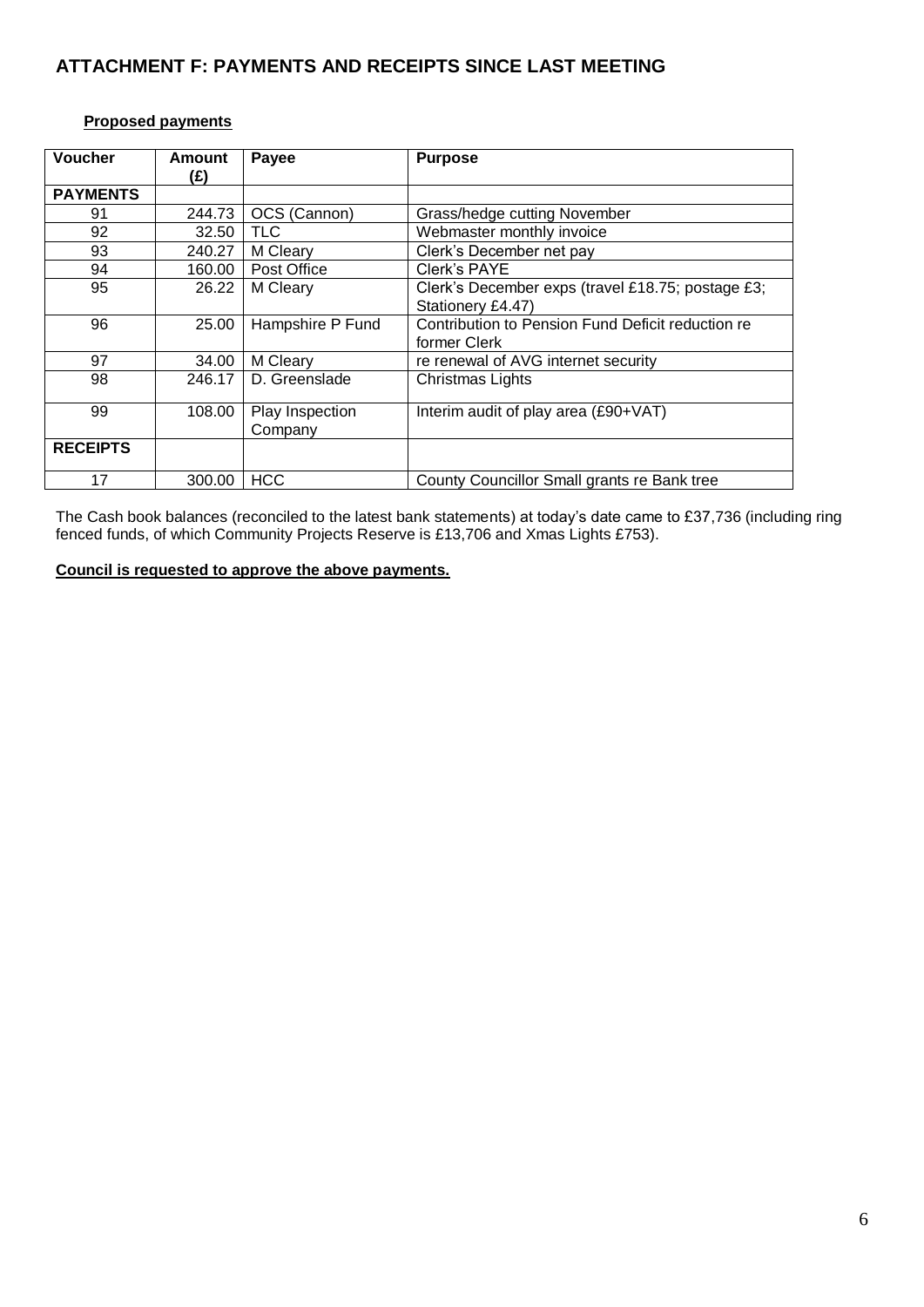# **ATTACHMENT G: RESERVES POLICY**

The Council needs to review its Reserve policy on a regular basis. The Council is reminded that it cannot hold excessive reserves. The General Reserve should, as a rule of thumb, be about 50% of projected expenditure and planned increases to specific reserves. This allows for a delay, for whatever reason, in receipt of the Precept and/or for unforeseen expenditure. Other Reserves should be for specific purposes. The Council should note that economic conditions for the foreseeable future are likely to be such that grants from District and County Councils will be harder to obtain, and there is likely to be increasing use of matched funding arrangements. There is also the possibility the present Precept arrangements will be changed such that Parish Council may not be as free as at present to increase the Precept without restrictions being imposed. It is important therefore, the Council holds sufficient in reserves to enable it to function smoothly and effectively.

Against the above backdrop I would recommend Council consider the following Reserves Policy:

**General Reserves:** of between 6 and 9 months planned expenditure and planned transfers to specific Reserves so as to provide for unplanned expenditure, delays in receipt of Precept and to facilitate the smooth running of the Council.

**Legal and Planning Costs Reserve:** of up to £3,000 so as to provide for legal and planning advice on contentious applications or appeals. I suggest this be built up at the rate of £500 per annum.

**Election Costs Reserve:** of £1,000 or such sum recommended by WCC, so as to provide for contested elections.

**Play Equipment Reserve**: of up to £6,000 (broadly 10% of original cost) so as to provide for the Council's possible contribution towards the replacement of play equipment. I suggest this be built up at the rate of £500 per annum with a backlog transfer in 2013/14 of £1,500 as the equipment was mainly bought some 3 years ago.

**Community Projects Reserve:** of up to £20,000 so as to enable the Council to fund community projects in line with the Parish Plan, most notably in relation to:

Traffic calming Pedestrian safety Country kerbing Broadband Sports pavilion Flooding

**Christmas Lights Reserve:** the Council supports the provision of Christmas Lights for the Village and provides part of the funding. The Council has built up a specific reserves against which requests for funding will be considered, and may transfer additional sums to the Reserve followings its annual review of financial matters.

#### **Council is requested to approve the above Reserves.**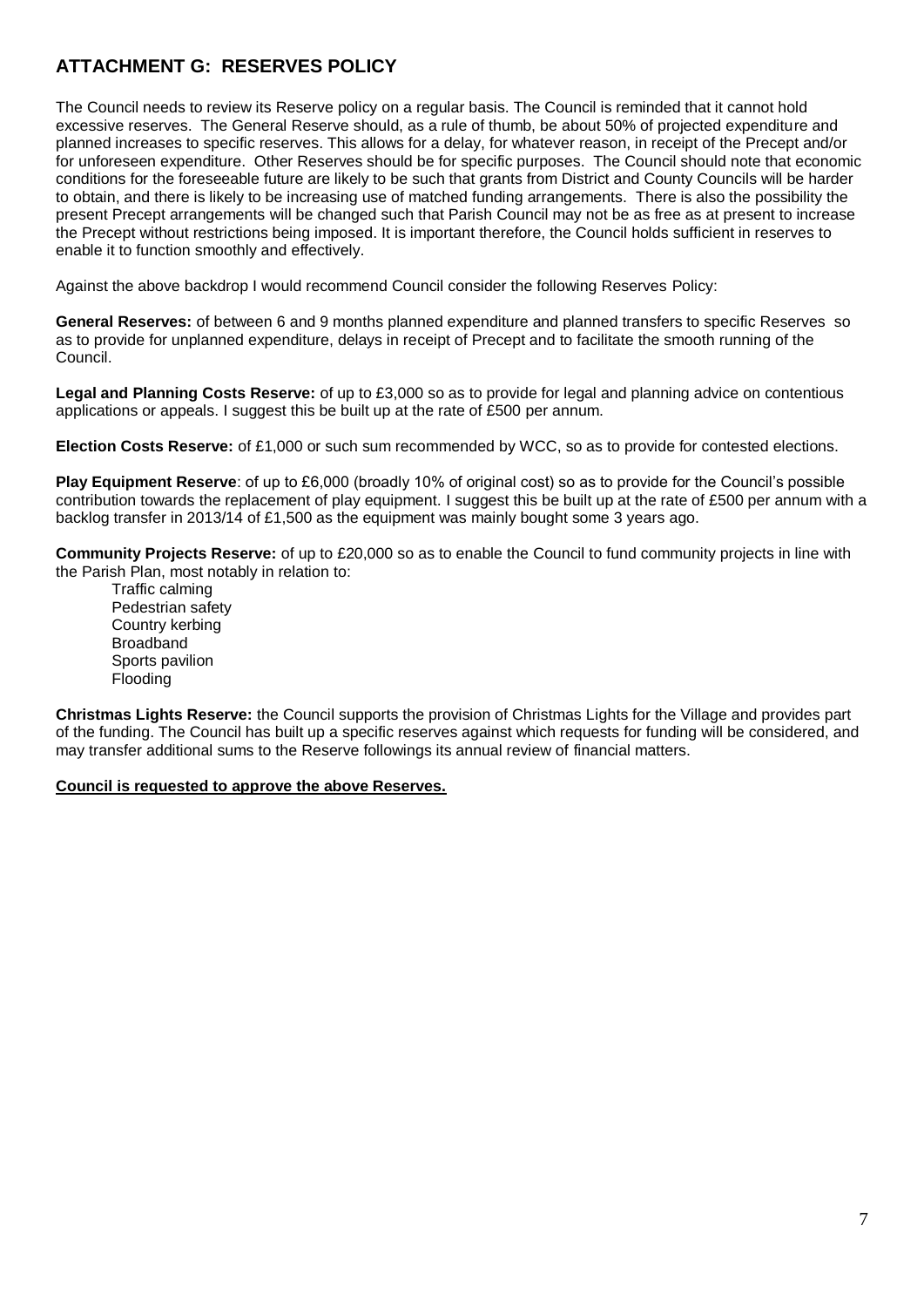## **ATTACHMENT H: GRANTS AND DONATIONS**

#### **Grants and donations are restricted to:**

**a) Local organisations which add to the quality of life of Parishioners; and**

**b) National charitable organisations which provide demonstrable benefit to Parishioners**

(Note: The total of Grants under Section137 Local Government Act 1972 cannot exceed (for 2013/14) £6.80 per elector or £4,549)

It is proposed Council make the following donations for 2013/14:

#### **Local organisations**

*St Andrew's Church and Morestead Church* – General donations of £100 each

St Andrew's Church – donation for Ground Maintenance in recognition of additional grass cutting costs and acquisition of grass mower - £200. (This proposed grant represents the amount previously discussed by Council. However, in the light of the substantial additional costs incurred by the Church in 2013/14 as a consequence of the acquisition of a grass mover (in order to save future grass cutting costs), the Council may wish to increase the size of the grant; *Owslebury Newsletter* – S137 grant in recognition of role in communication of Council matters - £100 *Marwell Wildlife* – S137 grant in recognition of contribution to local community - £100

#### **National charities**

*Age UK Winchester* – S137 grant in recognition of provision of assistance and resources for Senior Outings (evidence provided)- £200

*Citizens Advice Bureau* – grant in recognition of assistance given to Parishioners on a wide range of issues but mainly 'benefits' related (evidence provided) -£150

*Home Start* – S137 grant in recognition of help and support for young families in Owslebury (evidence provided) - £100.

(Please note Council has already approved and paid S137 grants to OPHMC (£200 for part cost of a new shed) and St Andrew's Church (£500 – cost of a new notice board, funded specifically from County Councillor grant).)

#### **2014/15 Budget.**

For 2014/15 I have included (for budgetary purposes only), similar sums plus a provision of £1.000 for other charitable approaches, so as to allow the Council flexibility in dealing with such requests.

#### **Council is requested to approve the proposed 2013/14 grants and donations, and the budget for 2014/15.**

A summary of grants and donations is set out below

|                             | <b>Budget</b><br>2013/14 | <b>Estimate</b><br>2013/14 | <b>Budget</b><br>2014/15 |
|-----------------------------|--------------------------|----------------------------|--------------------------|
| St Andrews - General        | 100                      | 100                        | 100                      |
| St Andrews - Ground         | 300                      | 200                        | 200                      |
| maintenance                 |                          |                            |                          |
| Morestead Church            | 100                      | 100                        | 100                      |
| <b>Owslebury Newsletter</b> | 100                      | 100                        | 100                      |
| <b>OPHMC</b>                | 100                      | 0                          | 0                        |
| Marwell Wildlife            | 100                      | 100                        | 100                      |
| Victim Support              | 100                      | O                          | 0                        |
| CAB                         | 150                      | 150                        | 150                      |
| Hants Youth Band            | 50                       | O                          | 0                        |
| <b>Disability Awareness</b> | 40                       | 0                          | $\Omega$                 |
| Win Youth Counselling       | 50                       | 0                          | 0                        |
| Age UK Winchester           | 200                      | 200                        | 200                      |
| <b>Home Start</b>           | 100                      | 100                        | 100                      |
| Other Charitable approaches | 300                      | O                          | 1,000                    |
| Xmas lights                 | 100                      | 0                          | 0                        |
| OPHMC re shed               | 0                        | 200                        | 0                        |
| St Andrew's notice board    | $\Omega$                 | 500                        | 0                        |
| TOTAL                       | 1,890                    | 1,750                      | 2,050                    |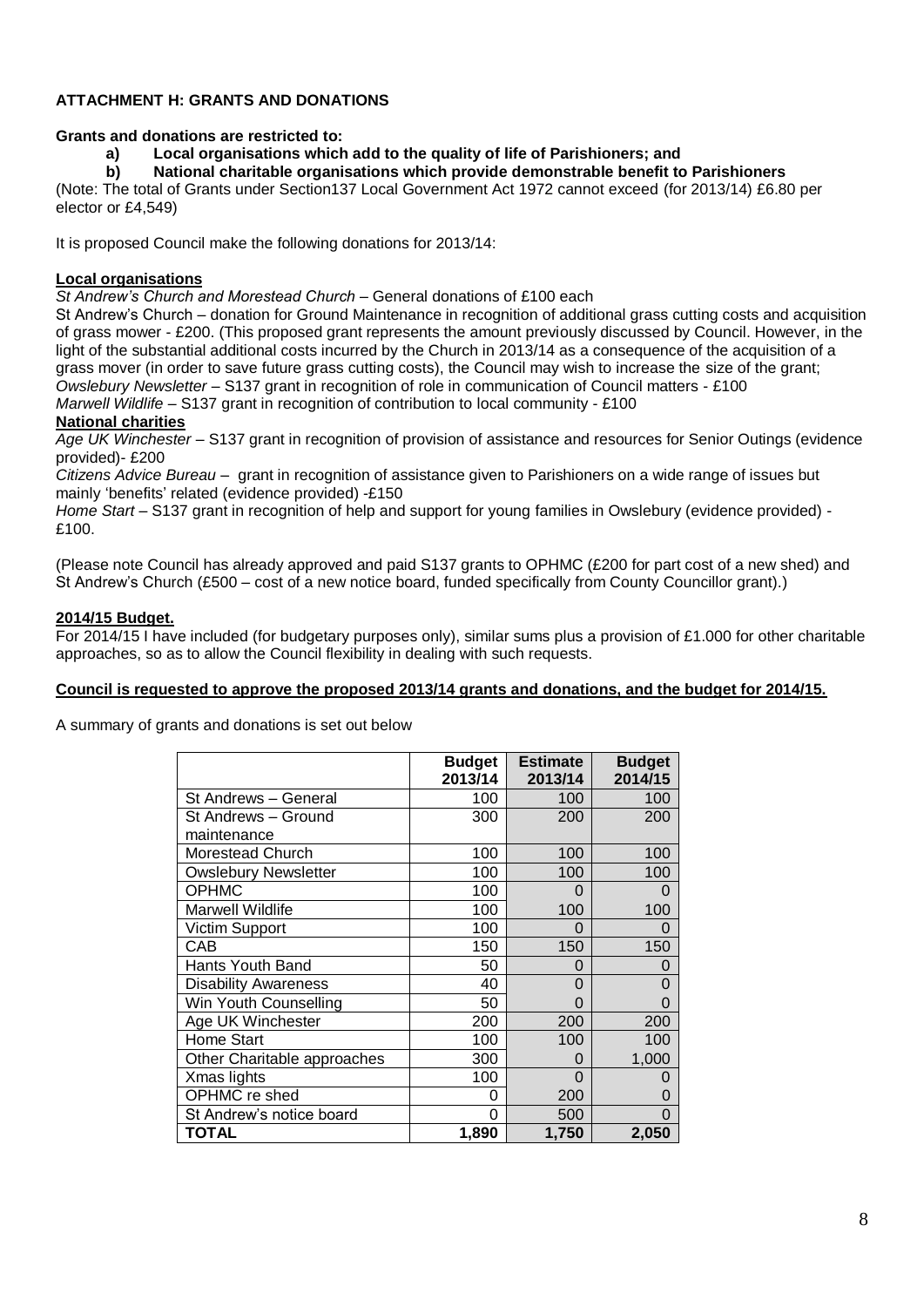# **ATTACHMENT I (1 of 2): ESTIMATE 2013/14 COMPARED AGAINST BUDGET**

The Estimated outcome for 2013/14 is set out in detail on the enclosed spreadsheets and summarised on page 2 of this Attachment. I would draw Councillors attention to the following key points:

- 1. Subject to acceptance of the proposed Grants and Donations set out in Attachment H and the Reserves Policy in Attachment G, I anticipate a surplus for 2013/14 of £1,872 against a budgeted deficit of £52. However this masks very considerable variances in certain budget categories as noted below.
- 2. The major **favourable variances** are accounted for by:
	- a.Clerk's costs savings of £3,749 largely attributable to a lower pay rate and fewer hours charged than budgeted (saving £2,275), the new Clerk not being a member of the HCC pension scheme (saving £1,124), lower than budgeted travel (saving £229) and lower home working allowances (saving £121);
	- b.Insurance premium saving £556- largely due to a re-tender;
	- c.Grass cutting costs saving £539 which appears to be primarily due to over-budgeting;
	- d.Stationery costs- savings £248- which reflects some over budgeting, and savings on cartridges through internet searches and use of non-original cartridges;
	- e.Planning agent costs –saving £500 as we did not use an agent in the year;
	- f. Parish Plan saving £283- as the costs were funded by a WCC grant;
	- g.Pay phone saving £200- as no contribution was required by BT;
	- h.Non-precept receipts additional £354 mainly reflects a grant from Hampshire Playing Fields Association (£250) and backlog licence fees (£100) from the sports clubs for the previous year;
- 3. The major **unfavourable variances** are accounted for by:
	- a.Contribution to Christmas Lights (release from specific reserve) £246 (see 4 below);
	- b.Improvements to the Recreation Ground costs of £3,044. Council resolved that these costs would be offset by the Community Projects Reserve but I have assumed that in view of the expected outcome the Council would wish to maintain the reserve at £16.750. Council is requested to confirm this proposal;
	- c.Maintenance and Inspections- additional costs £159- reflects a general increase in such costs from digger hire to clear grips to additional playground inspection and repairs;
	- d.Dog waste collections additional costs £330 this is largely as WCC was late in charging OPC for 2012/13 collections ie a catch-up.
	- e.Repayment of VAT following identification of an error in the VAT return for the previous year £1,526; f. Land Registry costs for the registration of OPC's ownership of part of the Glebe Field - £277.

## 4. The **Reserve movements** shown in the summary relate to:

a.The transfer of £246 from the Christmas Lights Reserves as approved by Council; b.The transfer to

- - i. Legal and Planning costs Reserve of £500;
	- ii. Election Costs Reserve of £1,000 as recommended by WCC;
	- iii. Play Equipment Replacement Reserve of £1,500 broadly £500 per year since the equipment was acquired c3 years ago.
- 5. It should be noted that even after the above transfers to the above specific reserve accounts, the General Reserve is anticipated to be £13,124. This represents about 7 months budgeted expenditure and budgeted transfers to specific reserves in 2014/15 ie in line with the OPC's Reserves policy.

#### **Council is requested to approve both the Estimated outcome for 2013/14 and the transfers to Reserve accounts.**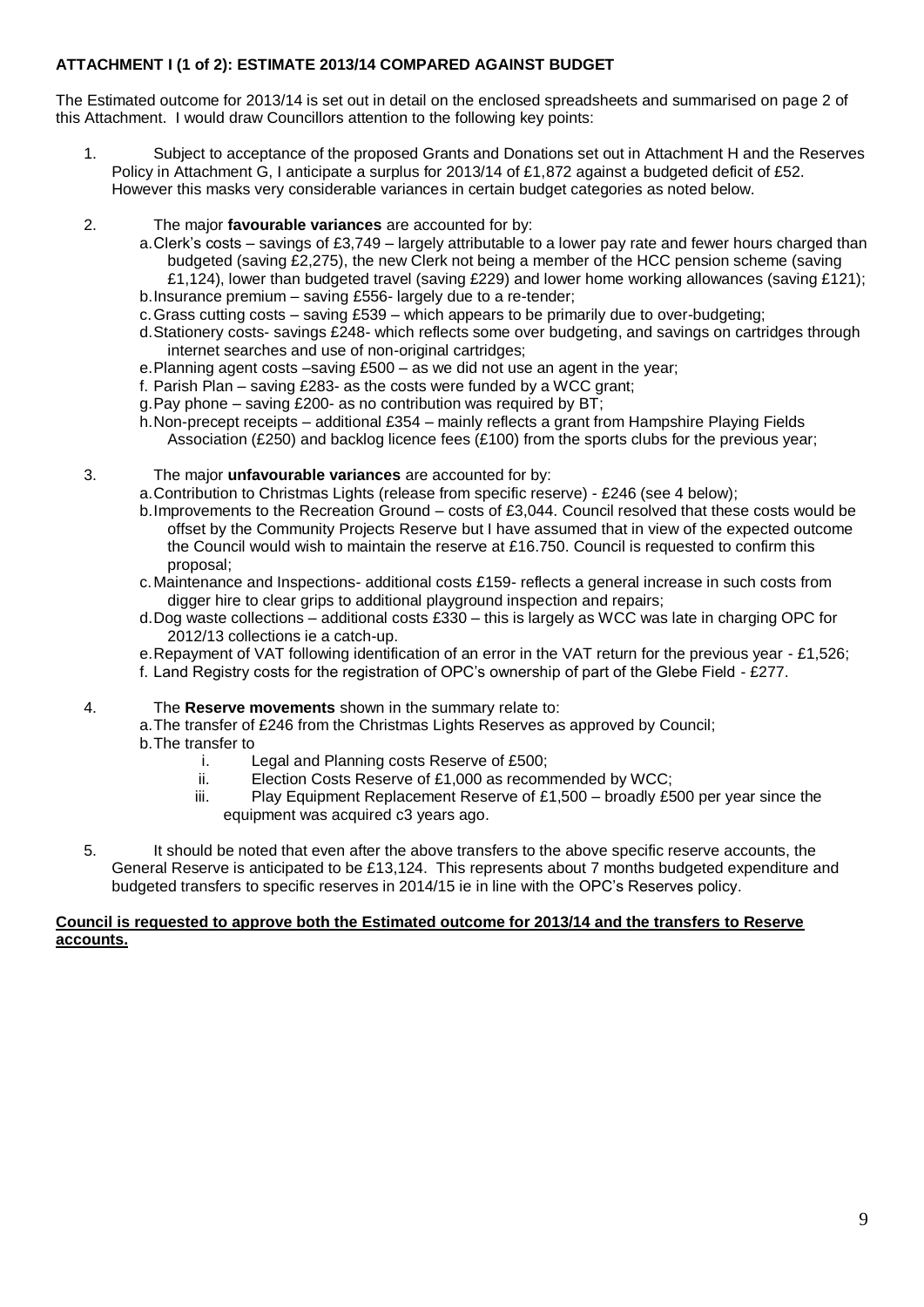## A**TTACHMENT I (2 of 2): ESTIMATE 2013/14 COMPARED AGAINST BUDGET**

**Members should refer to the enclosed spreadsheet for detailed disclosure of the estimated outcome for 2013/14 against the budget. The information below is in summary form and nets any income received against the related expenditure ie on a 'net' basis.**

#### **OUTCOME (on a 'net' basis)**

|                                               | <b>Budget</b><br>2013/14 | <b>Estimated</b><br>outcome | Variance | Note on<br>Page 1 |
|-----------------------------------------------|--------------------------|-----------------------------|----------|-------------------|
|                                               |                          | 2013/14                     |          |                   |
| Clerk's costs (pay, travel, home working etc) | 10,659                   | 6,910                       | 3,749    | 2a                |
| Insurance                                     | 1,843                    | 1,287                       | 556      | 2 <sub>b</sub>    |
| Donations to Churches and S137 grants         | 1,890                    | 1,750                       | 140      |                   |
| Christmas Lights                              | $\Omega$                 | 246                         | $-246$   | 3a                |
| Community Projects (WW1)                      | $\Omega$                 | 100                         | $-100$   |                   |
| Community Projects (Recreation ground)        | 1,000                    | 3,044                       | $-2,044$ | 3 <sub>b</sub>    |
| Grass cutting (net of OPHMC and St Andrews)   | 2,913                    | 2,374                       | 539      | 2c                |
| Subscriptions                                 | 478                      | 530                         | $-52$    |                   |
| Maintenance and inspections                   | 700                      | 859                         | $-159$   | 3 <sub>c</sub>    |
| Dog waste collection                          | 660                      | 990                         | $-330$   | 3d                |
| Audit                                         | 450                      | 370                         | 80       |                   |
| Web site                                      | 455                      | 430                         | 25       |                   |
| Meeting expenses                              | 300                      | 397                         | $-97$    |                   |
| Stationery                                    | 400                      | 152                         | 248      | 2d                |
| Chairman and Cllrs expenses                   | 134                      | 104                         | 30       |                   |
| Training                                      | 130                      | 251                         | $-121$   |                   |
| Office equipment                              | 100                      | $\mathbf 0$                 | 100      |                   |
| Planning agent                                | 500                      | $\Omega$                    | 500      | $\overline{2}e$   |
| Parish Plan                                   | 200                      | $-83$                       | 283      | 2f                |
| <b>Street lighting</b>                        | 200                      | 192                         | 8        |                   |
| Pay phone                                     | 200                      | $\Omega$                    | 200      | 2g                |
| <b>Land Registry costs</b>                    | $\Omega$                 | 277                         | $-277$   | $\overline{2}$    |
| Bank tree maintenance                         | $\Omega$                 | $\Omega$                    | 0        |                   |
| Postage                                       | 25                       | 51                          | $-26$    |                   |
| Publications                                  | $\overline{50}$          | $\Omega$                    | 50       |                   |
| Sundry others                                 | $\overline{75}$          | 35                          | 40       |                   |
| VAT over-claim in error and repaid            | $\Omega$                 | 1,526                       | $-1,526$ |                   |
| <b>TOTAL CASH EXPENSES (net of related</b>    | 23,362                   | 21,792                      | 1,570    |                   |
| receipts)                                     |                          |                             |          |                   |
| Less; non-Precept receipts                    | $-310$                   | $-664$                      | 354      | 2 <sub>h</sub>    |
| Less: Council Tax Support Grant               | $-1,003$                 | $-1,003$                    | 0        |                   |
| Less Precept 2013/14                          | $-21,997$                | $-21,997$                   | $\Omega$ |                   |
| NET (DEFICIT)/SURPLUS FOR YEAR                | (52)                     | 1,872                       | 1,924    |                   |

## **RESERVES**

|                           | <b>General</b> | Legal | <b>Election</b> | Community       | Play             | <b>Christmas</b> | <b>Total</b> |
|---------------------------|----------------|-------|-----------------|-----------------|------------------|------------------|--------------|
|                           |                | & Pna | costs           | <b>Projects</b> | <b>Equipment</b> | Lights           |              |
| At 01/04/13               | 14,106         |       |                 | 16,750          |                  | 753              | 31,609       |
| Surplus/Deficit for       | 2,118          |       |                 |                 |                  | $-246$           | 1,872        |
| vear                      |                |       |                 |                 |                  |                  |              |
| Transfers to specific     | $-3,100$       | 500   | 1,000           |                 | 1,500            | 100              | 0            |
| reserves                  |                |       |                 |                 |                  |                  |              |
| <b>Estimated reserves</b> | 13,124         | 500   | 1,000           | 13,706          | 1,500            | 607              | 33,481       |
| at 31/03/14               |                |       |                 |                 |                  |                  |              |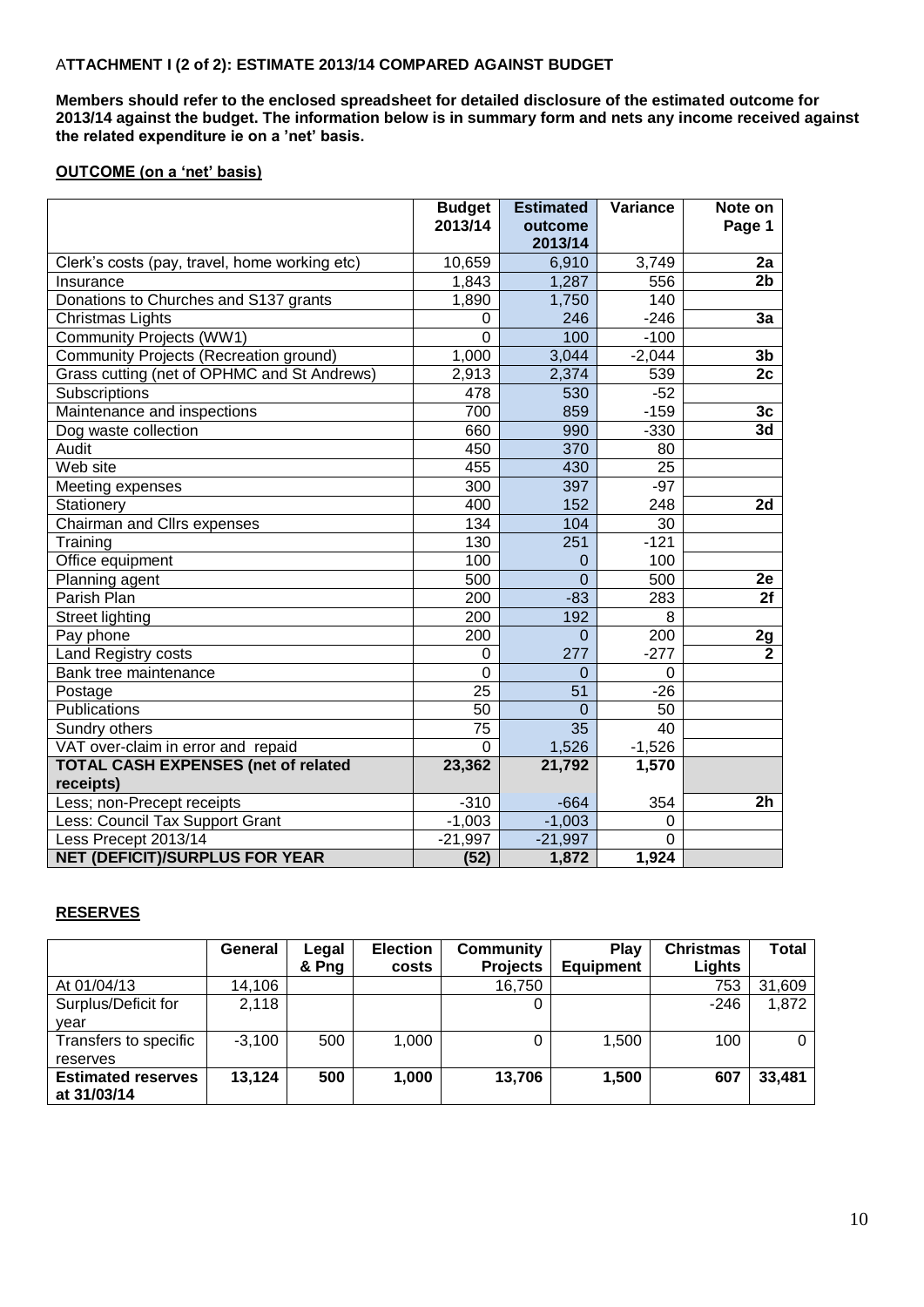# **ATTACHMENT J (1 of 2): BUDGET SUMMARY 2014/15**

The Budget for 2014/15 is set out in detail on the enclosed spreadsheets and summarised on page 2 of this Attachment. I would draw Councillors attention to the following key points:

- 1. Overall, costs are anticipated to fall £757 over the estimate for 2013/14 or 3.5%. However this masks very considerable variances within budget categories, as noted below.
- 2. The major increases in costs over the expected outcome for 2013/14 are as follows:
	- a.The Clerk's payroll and associated costs increase £258 or 3.7% reflect a similar number of hours as those for 2013/14, at the nationally agreed scale rate;
	- b.I have budgeted £3,000 for Community Projects such as traffic calming, country kerbing etc. To the extent this is not incurred I would propose it be transferred to the Community Projects Reserve. I have also budgeted £700 additional spend on WW1/D-Day commemoration projects. This (together with the £100 included in the Estimate for 2013/14) is in-line with the application submitted to HCC. (Please note this is a net figure – gross costs being offset by anticipated HCC grants and contributions for the PCC and OMCA and personal contributions, leaving a net £800 for OPC to fund);
	- c.Donations and Grants are set out in Attachment H and are budgeted to increase by £300 or 17.1% mainly as I have included  $£1,000$  for requests which may arise during the year over and above the usual organisations supported by OPC;
	- d.Maintenance and Inspections has increased by £241 or 28.1% mainly as I anticipate a higher level of repairs costs will be incurred in relation to play equipment;
	- e.Website costs are budgeted to increase by £70 or 16.3% as I anticipated changes being made to the Website as and when the Council reviews its communications policy, in line with the Parish Plan;
	- f. Non-precept receipts are expected to fall by £454 or 68.4% as I have not anticipated the receipt of any grants, but have anticipated a fall in licence income from the sports clubs following their merger;
	- g.The other increases may look high in % terms but are small in quantum.
- 3. The major reductions in costs are as follows:
	- a.Both the release of the Christmas Lights reserves (£246) and the expenditure on improvements to the Recreation Ground (£3,044) in 2013/14 will not be required in 2014/15;
	- b.Grass cutting is anticipated to fall by £434 or 18.3% which reflects the re-tender;
	- c.Dog waste collection costs are expected to fall by £250 or 25.2% as 2013/14 included catch-up costs from the previous year;
	- d.The savings in VAT costs relates to the repayment of VAT in 2013/14 of £1,526 which was one-off in nature.
- 4. I have assumed Council would wish to maintain the General Reserve at its anticipated level of £13,124 at 31<sup>st</sup> March 2014, given the present level of uncertainty over council funding post the 2015 election but would want to:
	- a.increase the Legal and Planning Reserve by £500 to £1,000;
	- b.increase the Play Equipment Replacement Reserve by £500 to £2,000;
	- c.increase the Christmas Lights Reserve by £100 to £707 (funding request for 2015 lights yet to be determined).

These transfers to specific reserves would be in-line with the Reserves Policy.

5. On the above basis and given the Council Tax Support Grant from WCC, a Precept of £20,997 for 2014/15 – a reduction of £1,000 or 4.5% over that for 2013/14 – would give a break-even (after providing for increases in the specific reserves-as noted above) and would ensure the Council has a reasonable level of reserves to draw upon as and when necessary.

#### **Council is requested to approve a Precept for 2014/15 of £20,997.**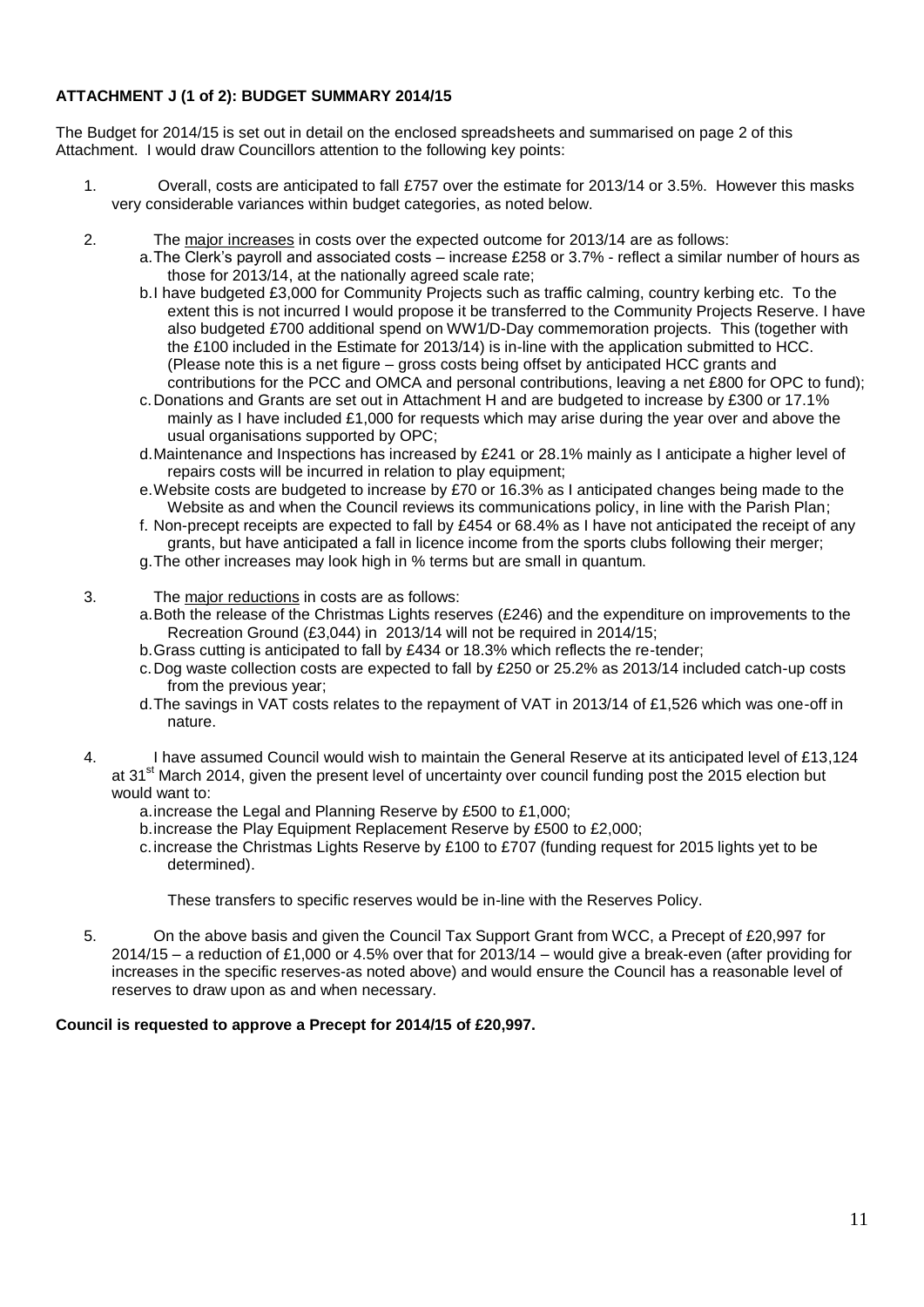## **ATTACHMENT J (2 of 2): BUDGET SUMMARY 2014/15**

**Members should refer to the enclosed spreadsheets for detailed disclosure of the estimated outcome budget for 2014/15. The information below is in summary form and net any income received against the related expenditure ie on a 'net' basis.**

#### **OUTCOME (on a 'net' basis)**

|                                                      | <b>Budget</b><br>2013/14 | <b>Estimated</b><br>outcome<br>2013/14 | <b>Budget</b><br>2014/15 | % change<br>(Budget v<br>Estimate) | Note on<br>1 of $2$ |
|------------------------------------------------------|--------------------------|----------------------------------------|--------------------------|------------------------------------|---------------------|
| Clerk's costs (pay, travel, home working etc)        | 10,659                   | 6,910                                  | 7,168                    | 3.7%                               | 2a                  |
| Insurance                                            | 1,843                    | 1,287                                  | 1.400                    | 8.8%                               |                     |
| Donations to Churches and S137 grants                | 1,890                    | 1,750                                  | 2,050                    | 17.1%                              | 2c                  |
| Christmas Lights                                     | 0                        | 246                                    | $\Omega$                 | $-100.0%$                          | 3a                  |
| Community Projects (WW1)                             | $\mathbf 0$              | 100                                    | 700                      | 600.0%                             | 2 <sub>b</sub>      |
| <b>Community Projects (Recreation Ground)</b>        | 1,000                    | 3,044                                  | $\Omega$                 | $-100.0%$                          | 3a                  |
| Community Projects (Other)                           | $\Omega$                 | $\Omega$                               | 3,000                    |                                    | 2 <sub>b</sub>      |
| Grass cutting (net of OPHMC and St Andrews)          | 2,913                    | 2,374                                  | 1,940                    | $-18.3%$                           | 3b                  |
| Subscriptions                                        | 478                      | 530                                    | 560                      | 5.7%                               |                     |
| Maintenance and inspections                          | 700                      | 859                                    | 1,100                    | 28.1%                              | 2d                  |
| Dog waste collection                                 | 660                      | 990                                    | 740                      | $-25.2%$                           | 3 <sub>c</sub>      |
| Audit                                                | 450                      | 370                                    | 400                      | 8.1%                               |                     |
| Web site                                             | 455                      | 430                                    | 500                      | 16.3%                              | 2e                  |
| Meeting expenses                                     | 300                      | 397                                    | 400                      | 1.0%                               |                     |
| Stationery                                           | 400                      | 152                                    | 160                      | 5.3%                               |                     |
| Chairman and Cllrs expenses                          | 134                      | 104                                    | 130                      | 25.0%                              |                     |
| Training                                             | 130                      | 251                                    | 290                      | 15.5%                              |                     |
| Office equipment                                     | 100                      | $\overline{0}$                         | 80                       |                                    |                     |
| Planning agent                                       | 500                      | $\Omega$                               | $\overline{0}$           |                                    |                     |
| Parish Plan                                          | 200                      | $-83$                                  | $\Omega$                 |                                    |                     |
| Street lighting                                      | 200                      | 192                                    | 200                      | 4.2%                               |                     |
| Pay phone                                            | 200                      | $\Omega$                               | $\mathbf 0$              |                                    |                     |
| Land Registry costs                                  | 0                        | 277                                    | $\Omega$                 | $-100.0%$                          |                     |
| Bank tree maintenance                                | $\mathbf 0$              | $\Omega$                               | 100                      |                                    |                     |
| Postage                                              | 25                       | 51                                     | 60                       | 17.6%                              |                     |
| Publications                                         | 50                       | $\Omega$                               | 30                       |                                    |                     |
| Other                                                | 75                       | 35                                     | 27                       | $-22.9%$                           |                     |
| VAT over-claim in error and repaid                   | $\Omega$                 | 1,526                                  | $\Omega$                 | $-100.0%$                          | 3d                  |
| <b>TOTAL CASH EXPENSES (net of related receipts)</b> | 23,362                   | 21,792                                 | 21,035                   | $-3.5%$                            |                     |
| Less; non-Precept receipts                           | $-310$                   | $-664$                                 | $-210$                   | $-68.4%$                           | 2f                  |
| Less: Council Tax Support Grant                      | $-1,003$                 | $-1,003$                               | $-928$                   | $-7.5%$                            |                     |
| Less: Precept 2013/4; Proposed Precept 2014/5        | $-21,997$                | $-21,997$                              | $-20,997$                | $-4.5%$                            |                     |
| <b>NET (DEFICIT)/SURPLUS</b>                         | (52)                     | 1,872                                  | 1,100                    |                                    |                     |

#### **RESERVES**

|                                          | General  | Legal & | <b>Election</b> | Community       | Plav             | <b>Christmas</b> | Total  |
|------------------------------------------|----------|---------|-----------------|-----------------|------------------|------------------|--------|
|                                          |          | Png     | costs           | <b>Projects</b> | <b>Equipment</b> | Liahts           |        |
| At 01/04/14                              | 13.124   | 500     | 000. ا          | 16,750          | 1.500            | 607              | 33.481 |
| Surplus/Deficit for year                 | 1.100    |         |                 |                 |                  |                  | 1,100  |
| Transfers to specific                    | $-1.100$ | 500     |                 |                 | 500              | 100              |        |
| reserves                                 |          |         |                 |                 |                  |                  |        |
| <b>Estimated reserves</b><br>at 31/03/15 | 13.124   | 1.000   | 1.000           | 16.750          | 2,000            | 707              | 34.581 |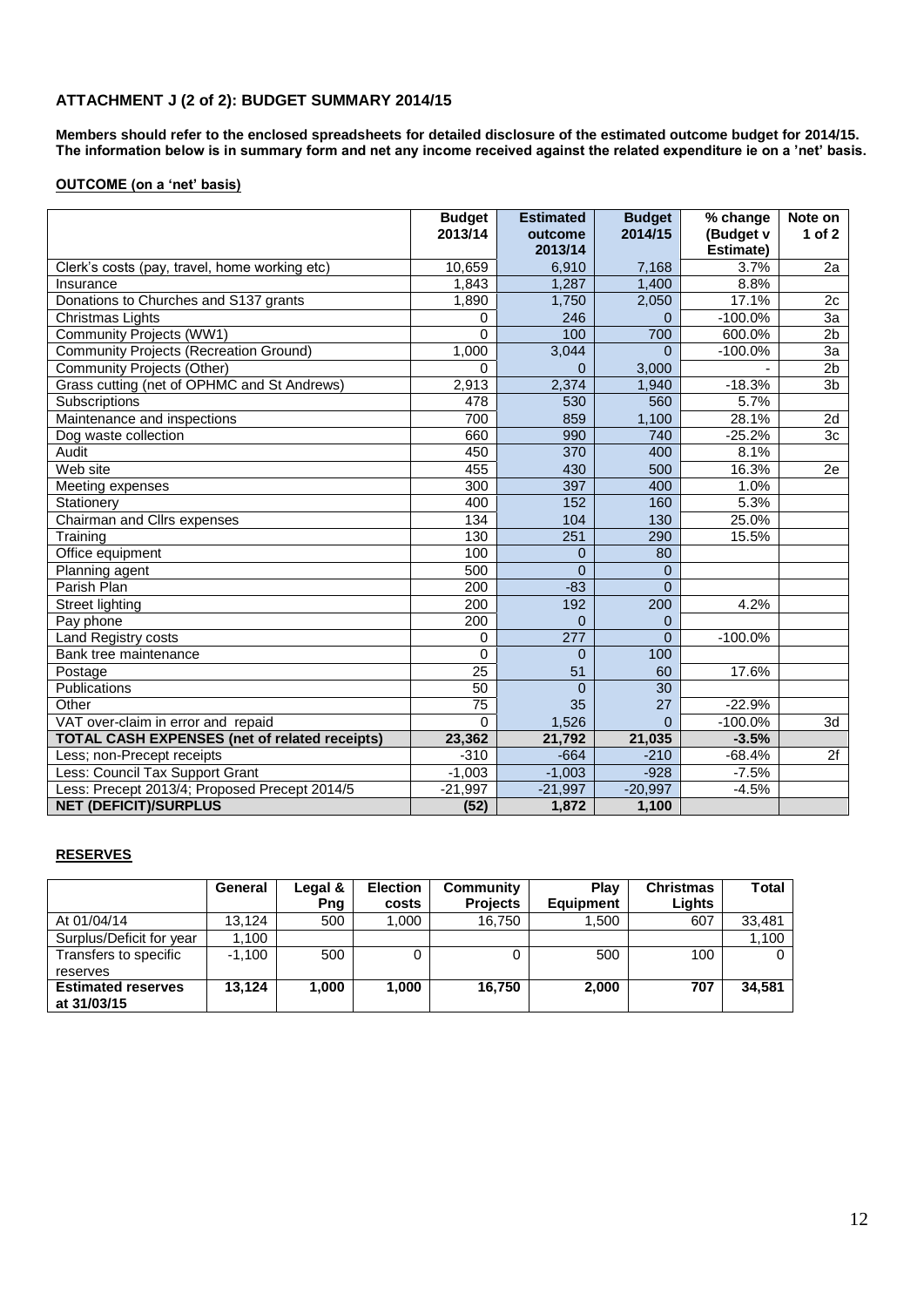## **ATTACHMENT K: LICENCINGAPPLICATION FOR A REVIEW OF PREMISES LICENCE MATTERLEY BOWL**

**Brendan** <tichbornepc@hotmail.co.uk> Fri, Jan 3, 2014 at 2:44 PM To: Owslebury Parish Clerk <owsleburyparishcouncil@gmail.com>, "viv@bcl-construction.co.uk" <viv@bclconstruction.co.uk>

All,

Tichborne Parish Council is currently putting together a record of its comments about the latest application for a premises licences at the Matterley Bowl concerning the proposed Boomtown 2014 event.

It would be helpful to The Parish Council if neighbouring parishes were able to provide an indication of their attitude to this event.

Any comments would be treated in the strictest confidence.

Many thanks and Happy New Year.

Brendan Gibbs Parish Clerk, Tichborne Parish Council 15 The Heath Denmead Waterlooville PO7 6JT TEL: 02392 264528 07881 914434